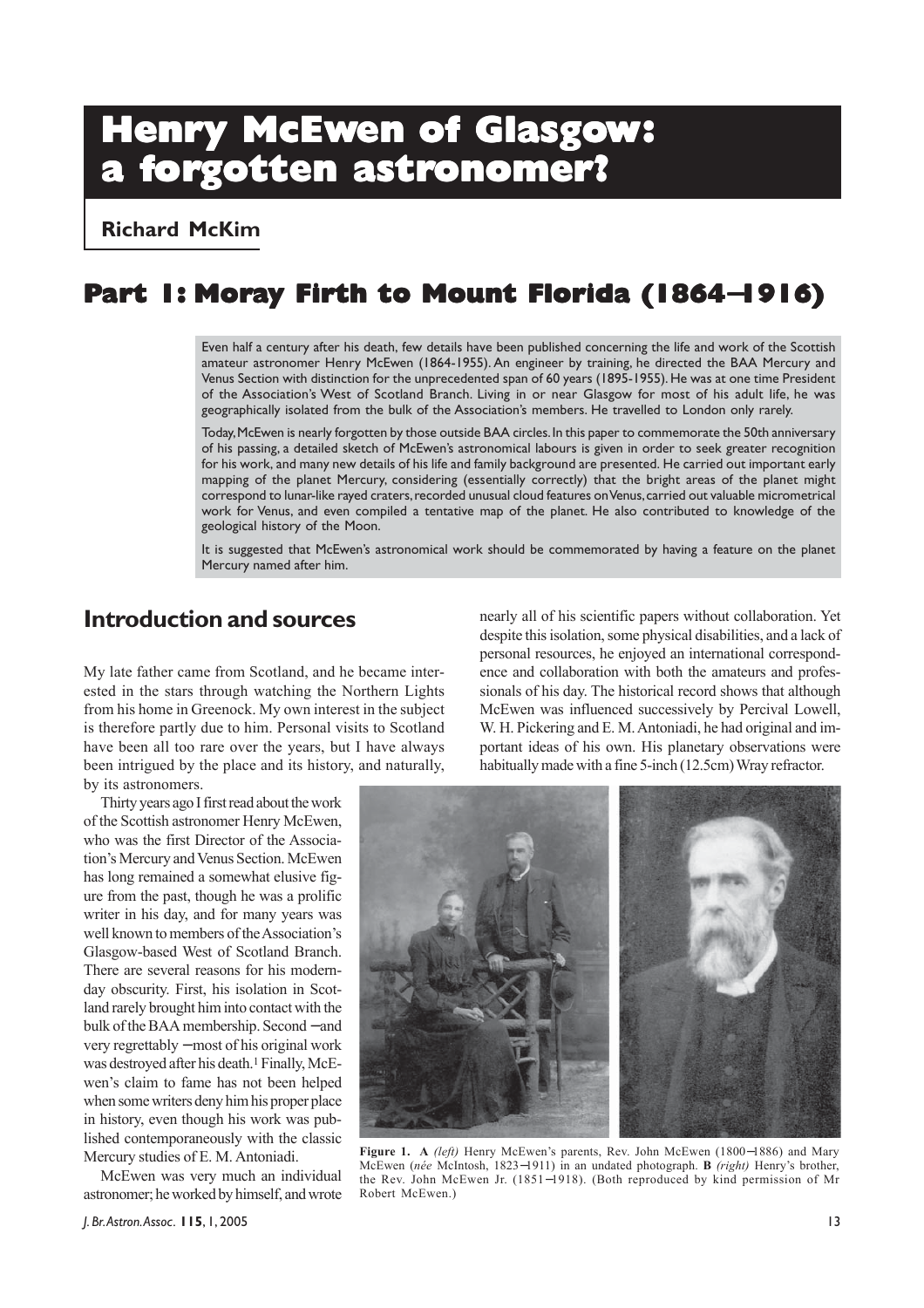*McKim: Henry McEwen of Glasgow*



**Figure 2.** Jupiter in 1891, drawn by McEwen with a 5-inch [12.5cm] OG  $\times$ 90 to  $\times$ 150 (BAA Jupiter Section Archives). Opposition was on September 5. *Top row, left to right:* Aug 18d 23h 50m; Sep 11d 22h 50m; Sep 12d 23h 45m; Oct 17d 19h 45m. *Bottom row, left to right:* Oct 24d 21h 00m; Oct 26d 19h 00m; Oct 30d 20h 15m; Nov 14d 18h 45m. In 1891 the GRS occupied over 30° in longitude; by 2004 it was considerably less than 20° long.

In recent years Richard Baum has published further details of some of McEwen's more noted observations, and the writer thought it appropriate to give a lecture about McEwen's life and work at the centenary celebrations of the Astronomical Society of Glasgow (formerly the BAA's West of Scotland Branch) in 1994.2

In compiling this biography, extensive use was made of McEwen's writings in the *Journal*, and his published observations in BAA literature generally.<sup>3</sup> The Jupiter Section has some of his original drawings, and the Mars Section has some documents from the 1920s. The *Journal* published a brief obituary notice.4 Its author, the late Prof. Michael Ovenden, was a one-time BAA Secretary. But Ovenden informed me5 that he met McEwen just once, and after forty years could recall little of that meeting. Most of McEwen's Venus notebooks have fortuitously survived.6 Furthermore, the present owner of Henry McEwen's final place of residence actually met McEwen's son James, and was able to provide personal details from a former neighbour who had known Henry by sight.7 The internet gave brief details about McEwen's place of birth – mostly due to the fact that his father was a clergyman − and, surprisingly, his family relations abroad.8 The University of Strathclyde was able to provide details of McEwen's early studies at the Glasgow & West of Scotland Technical College.9 The RAS Letters collection provided some tantalising additional information, as did other McEwen letters collected from various sources.

Finally, I tried to find as many references as I could to McEwen's work in the pages of *English Mechanic* (which began before the BAA was formed and ended in 1934), but searches of this serial are frustrated by the lack of an author index in any volume, and by the total lack of any cumulative index. To compensate for these difficulties, the growth of the internet in the last decade – and hence the availability of online genealogical databases − has made many aspects of the research a great deal easier. Thus the official website for Scottish records (http://www.scotlandspeople.gov.uk) proved to be very helpful for transcriptions of original records and census papers. But on-the-spot searching of original records in Edinburgh was needed to extract more recent family information, including details of living relatives.

McEwen had a rather extensive correspondence with W. H. Pickering (1858−1938) and E. M. Antoniadi (1870−1944) but seemingly in Pickering's case none of this has been archived,<sup>10</sup> and as I have suggested elsewhere,<sup>11</sup> Antoniadi's papers were probably lost during WW2. A collection of McEwen letters both to and from A. Stanley Williams is preserved in the latter's papers in the RAS Archives: but they are almost entirely devoid of any non-astronomical content! McEwen also had correspondence with the observers at Lowell Observatory, and this has also been examined.

Here, then, is the first reasonably comprehensive attempt – and I stress that it is only an *attempt* – at a proper biography of Henry McEwen, the longest-serving official in all the history of the BAA.



**Figure 3.** Two drawings of a large terminator indentation on Venus in 1913 by McEwen (5-in OG, ×144), *(left)* February 15d 18h 15m, and *(right)* February 19d 18h 20m. (Reproduced from the originals in the BAA Mercury & Venus Section Archives.)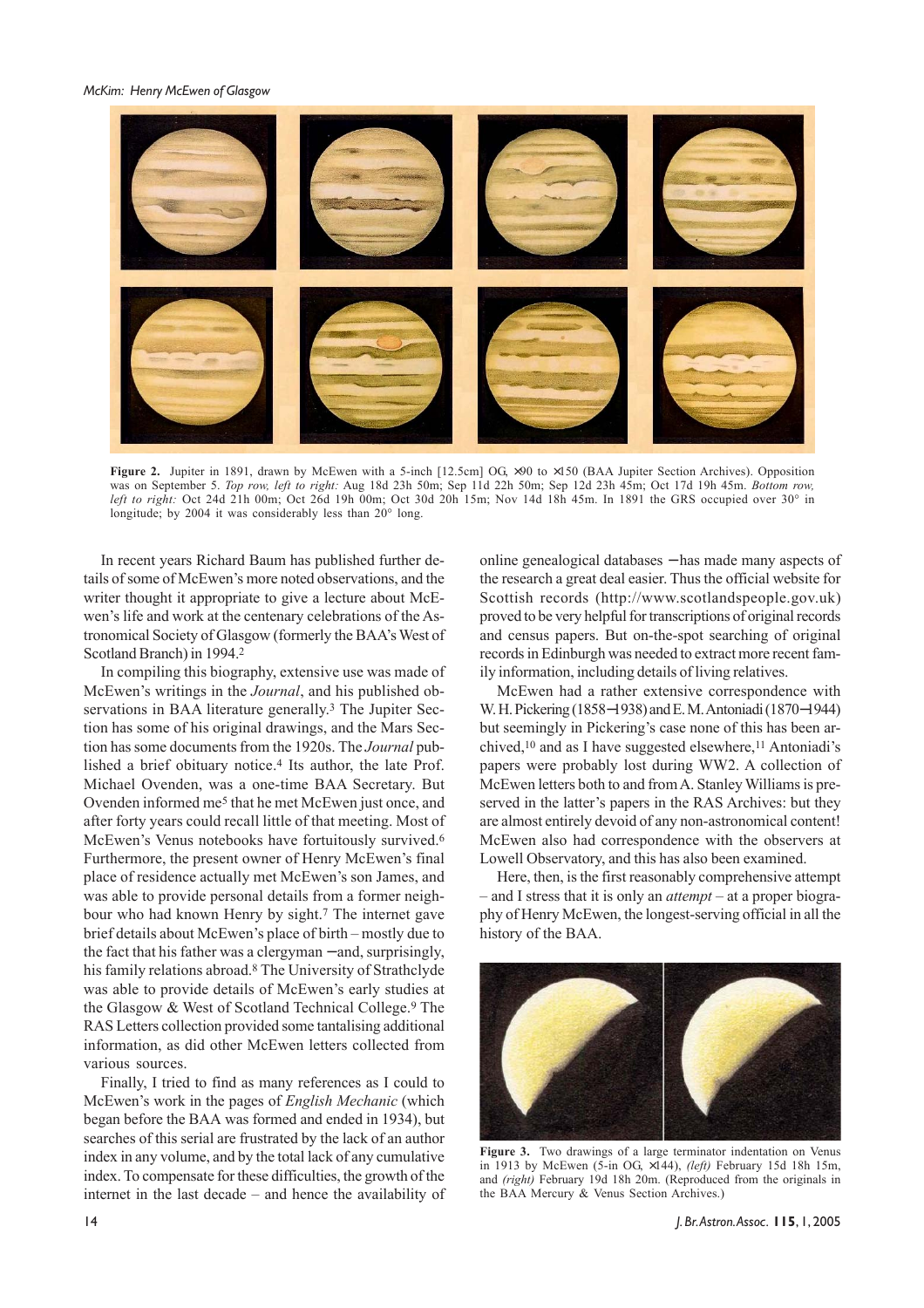*McKim: Henry McEwen of Glasgow*

# **Setting the scene: Great Britain in the 1860s**

No-one now living can recall the decade of the 1860s. It is hard to imagine such a faroff age. In Britain the Victorian era was well under way, and the Sun truly never set on the British Empire. Yet it was still an undemocratic era: of the adult population of our islands, only a fraction had the right to vote. The year 1864 was significant in that Mr Gladstone, then Chancellor of the Exchequer, voiced his support for a principle that would eventually crystallise into the Reform Bill of 1867.12 Electoral power was shifting to the masses. America was in the midst of a bitter Civil War (1861–65).



Technologically, steam power was transforming every corner of England with railways and labour-saving devices. And 1864 was also the year in which James Clerk Maxwell predicted the existence of electromagnetic waves and described them mathematically: highly significant for our subject, who by profession became an electrical engineer. In the world of astronomy, William Huggins was studying the spectra of the 'nebulae'. Of contemporary literature, 1859 had seen the publication of Darwin's *Origin of Species*, whilst 1865 would see Jules Verne's *From the Earth to the Moon* in print. Into this solid Victorian world of steam and clockwork came Henry McEwen in the late summer of 1864.

# **Henry McEwen's early years**

According to official documents, William Henry Duncan McEwen was born on 1864 August 31 at Dyke, a village a few miles from the town of Forres, and the shores of the Moray Firth.13 H. V. Morton described this beautiful area of the Highlands in the 1920s, in a book which would soon establish him as an outstanding travel writer: 'The hills round Moray Firth are that incredible Atlantic blue which almost breaks the heart.<sup>'14</sup> A picturesque Moray village just east of Brodie Castle, Dyke lies on the left bank of the Muckle Burn between the Culbin Forest and the Inverness–Aberdeen road. There is a school built in Elizabethan style in 1877.

Henry never used his other Christian names, and as a youth (and possibly even later) he was actually known as 'Harry' at home.<sup>15</sup> According to his obituarist,<sup>4</sup> Henry was 'the youngest of five children of the Rev. J. McEwen, who held the living of the parish'. This is not quite accurate; in fact, Henry was the youngest of *seven* children<sup>15</sup> of the Rev. John McEwen (1800–1886) and Mary McEwen (*née* McIntosh, 1823–1911) (Figure 1A). John had been born in Comrie, Perthshire, the son of Donald McEwen, a farmer, and



**Figure 4. A** *(top).* An undated photograph showing the Rev. John McEwen, Henry's father, at the door of his manse at Dyke, Forres, together with servant and family pets. (By kind permission of Mr Robert McEwen.) **B** *(below).* The Church of Scotland in Dyke. A recent general photograph, courtesy of Christine and Uwe Schlueter.<sup>17</sup>

Margaret McCowan. John was educated at St Andrews University, and after teaching for some years was ordained in 1839.15 Mary hailed from Rosebank, Markinch, daughter of Captain Andrew McIntosh (1777–1859) of the 71st Regiment of Foot, and Marjory Gray (d. 1830).

In the early 1840s John McEwen was assistant minister at the recently built church at Milton of Balgonie, only a few hundred metres from Mary McIntosh's family home, so they doubtless met through her attending church.16 The couple married in 1844. In 1843 (after a spell at Dunblane Cathedral) John became minister of the church at Dyke, Moray (then Elgin), where he was to spend the rest of his life. Figure 4A shows John in old age outside his family home. We also reproduce a modern-day picture showing the church and its grounds.17 Dyke church celebrated its bicentenary in 1981. For completeness, note that the Clan Ewen, or MacEwen (in Gaelic, *MacEoghainn*) is an ancient western one, originating in the early 13th century on the shores of Loch Fyne, Argyll.

Nearby Forres (in Gaelic, *far uis*, or 'near water'), is an ancient Royal Burgh town of Elginshire. It is thought to be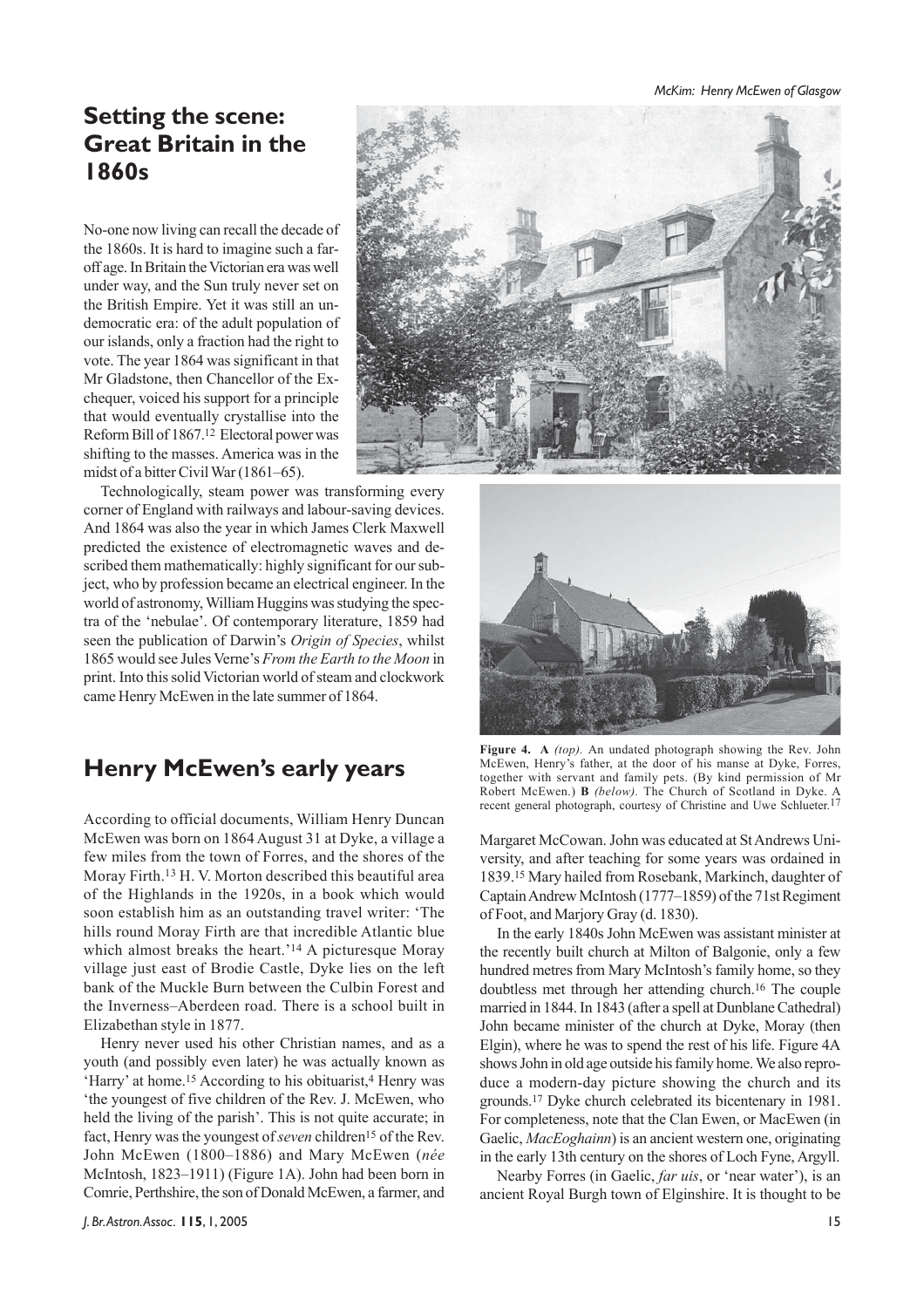the 'Varris' shown on maps made by Ptolemy almost 2,000 years ago. In 1775, Dr Samuel Johnson accompanied by James Boswell walked the road 'on which Macbeth heard the fatal prediction...' The population of the town in 1891 was 3,971. Morton described it as 'one of the snuggest towns' in the Highlands.14 Sitting between the floodplain of the River Findhorn and the wooded slopes of Cluny and Sanquhar Hills, Forres is well known for its award-winning floral sculptures and is steeped in local history and traditions. McEwen had a lifelong interest in geology and archaeology, and may well have been attracted to their study by the displays at the town's Falconer Museum, a building containing among other exhibits several valuable fossils, which was named after Dr Hugh Falconer (1808–1865), the distinguished palaeontologist and botanist, and a native of Forres. Indeed, Henry's brother John McEwen Jr. was once the Curator. There used to be a Mechanics' Institute in the town. Forres claims the lowest rainfall in the county. In those far-off days with relatively good weather and no light pollution, and situated at a latitude favourable for seeing the aurora, the area must have been an ideal place where a mechanically-minded youth might have been attracted towards a study of astronomy. There was also plenty of astronomical information in the popular weekly paper, *English Mechanic*.

We learn from his obituarist that McEwen had a speech impediment for which he had an operation as a child; furthermore, he had an affliction of his hearing. Coupled with reminiscences of his appearance (which we shall mention in Part 2) it is certain that McEwen was born with a cleft palate, a defect more common in late pregnancies. In the 1860s this could not be completely cured by surgery, but it seems that Henry made the most of his other talents.

# **Family matters**

From 1843 to 1876 the Rev. John McEwen remained as minister in the Established Church of Scotland in Dyke. He was very popular, and an obituary in a local newspaper refers to his sermons without notes and his rich deep voice.<sup>18</sup> The internet revealed many interesting facts about his children, the information originating from a book first published in 1904 which described the then leading citizens of Pocahontas County, Iowa, USA.8 According to the book, John's oldest son Alexander (b. 1845) emigrated to the USA, becoming a landowner and a respected local man. But this cannot be correct: other data show that John's oldest son was named Donald (1845–1886),<sup>8</sup> and the 1881 Scottish Census declares him as a surgeon-major in the Royal Navy. The 1904 book<sup>8</sup> also refers to a W. D. McEwen of Iowa (another arrival from Scotland), for whom Alexander initially worked, and it seems that the book's researcher muddled up the two families: very probably Alexander was simply a nephew of the Rev. John McEwen. Nonetheless, useful information was found about John's other children.

John's second oldest child was Andrew McIntosh McEwen (born 1847). Robert Haldane McEwen (1848–1893) went to India as a trader and indigo planter. Marjory Janet McEwen (b.1849) married John Grant Smith in Hong Kong. The younger Mary McEwen (1853–1903) married the Rev. George Alexander Bissett (1852–1898) and ultimately they went to live in Edinburgh. John McEwen junior (1851–1918) (Figure 1B) was also educated at St Andrews. He joined his father as assistant minister in 1876 and later proved an able successor. He married Julia Mickle in 1888 and they had seven children. To complete the household at the manse, there were usually two or three servants. There are no known descendants of the family living in the Dyke/Forres area today,19 but John McEwen Jr's grandson Robert Alastair McEwen lives in Edinburgh.

It is fascinating that so many of John McEwen's children decided to seek their fortune abroad. Was the lure of the great ocean beyond the Moray Firth too much to resist? But it was to be Henry, the youngest child, who made the greatest intellectual voyage.

# **At the 'Glasgow Tech'**

The only real activity around Dyke in McEwen's day was farming. Thus it was inevitable his latent interests would compel him to leave the village of his birth. After attending a local school, young Henry was drawn towards engineering as a profession. In the census return for 1881, McEwen is listed as a scholar, aged 16, and living at home, so he was obviously still attending local school, though he would have left later that year. By the time of the next census, 1891, we find that Henry had already become a mechanical engineer, living in lodgings in Elliot Street, Glasgow, just north of the River Clyde. Glasgow, once described as the second city of the British Empire, had built its wealth upon its trade with new colonies in the19th century, especially in tobacco. Much heavy industry and engineering was located there, and of course the River Clyde has long been famous for shipbuilding.

During McEwen's apprenticeship he enrolled at what was then the Glasgow & West of Scotland Technical College  $(G&WSTC).<sup>20</sup>$  Like James Nasmyth,<sup>21</sup> he was to keep engineering for a profession and astronomy as a hobby. Entries against his name in the College registers for two successive academic years are as follows,<sup>9</sup> showing that he was already a working engineer as early as 1888, as were the vast majority of his fellow students:

1888/89 − Henry MacEwan [*sic*], address 5 Elliot Street [Glas-

gow], age 24, occupation Engineer

1889/90 − Henry MacEwan, address 5 Elliot Street, age 25, occupation Engineer

The College records show that he attended courses in Mathematics, Theoretical Mechanics, Applied Mechanics, Magnetism & Electricity, Inorganic Chemistry and Steam. The records also show that the vast majority of the students (93% in 1888/89) attended evening lectures rather than daytime ones, and indeed McEwen must have been following a profession by day for some time to have been eligible to enter into the competition now to be described.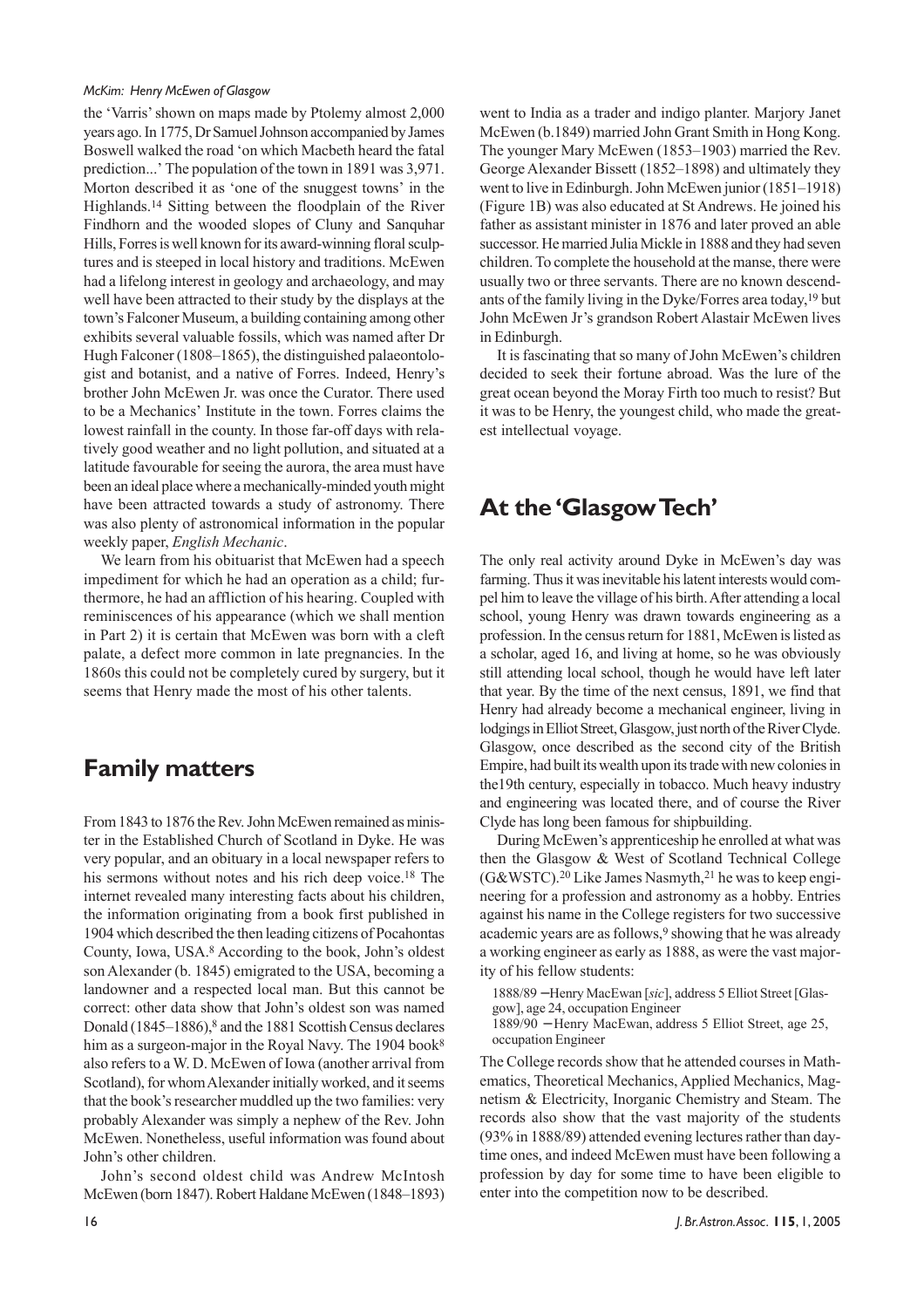

Figure 5. An advertisement for Wray's refracting telescopes, which appeared in the BAA *Journal*, volume 6. McEwen habitually used a 5-inch altazimuth by Wray.

In those days the students could compete for a financial bursary through Whitworth Exhibitions and Scholarships, a tradition founded by Sir Joseph Whitworth, Bart. The rules were quite rigid, and candidates had to have been 'engaged in handicraft in the workshop of a mechanical engineer for at least three years, and have been at work at the vice and lathe, or the forge, or the bench, during ordinary working hours for at least six consecutive months in each of those years.' If necessary the candidate could be tested by the Department of Science and Art, 'by requiring him to make two Whitworth screw bolts, 1 in. in diameter, and 4 to 6 ins. long, with hexagonal heads and nuts, alike within .001 in.'<sup>9</sup> McEwen entered in 1889, gaining a Whitworth Exhibition and winning £50. This money must have been very welcome: it would be equivalent to £3,200 or more in terms of 2005 prices.22

It would be nice to be able to reproduce Henry's photograph from one of the annual groups of students at the G&WSTC, but few such pictures were taken before 1900, and none show McEwen. The College Register for 1890/91 does not list McEwen, but in the 1891/92 academic year, Henry McEwen returned to the College for a course in mathematics, probably an evening class. His occupation in the College Register for that academic year is given as 'Draughtsman'.

### **Employment**

From the G&WSTC *Yearbooks* for 1890/91 to 1893/94 inclusive we learn that McEwen was employed in the role of 'Draughtsman, Glasgow Gasworks, Dawsholm'. (Glasgow Corporation's Dawsholm Gasworks were situated adjacent to the railway line running between Maryhill and Anniesland, but its Engineer's office was in John Street, Glasgow.) As we have already seen, McEwen must have been apprenticed to an engineering firm for at least three years prior to 1889, and, indeed, he may have served his apprenticeship there. McEwen then entered into employment with the Glasgow Corporation Electricity Department.

The 1904 book cited earlier<sup>8</sup> stated that Henry was the Superintendent of the Electric Light Plant for Glasgow, but this could not be confirmed. Perhaps more precisely he gained a series of increasingly important posts within the Corporation, as successive G&WSTC *Yearbooks* demonstrate. In 1894/95 and for a decade afterwards he was listed as 'Draughtsman, Glasgow City Electric Light Department', but by 1904/05 he had become Chief Draughtsman and later he would be promoted further. His position was unaffected when the Department was later absorbed by the Glasgow Corporation, and there he remained, 'concerned with the design and maintenance of large generating equipment' until his retirement at age 69.4 His engineer's training was to stand him in good stead in preparing the many detailed diagrams that accompanied his later astronomical papers.

### **Serious observations begin**

McEwen had already begun his astronomical work by 1890. Indeed, Ovenden writes that he had become interested in astronomy at an early age, and McEwen himself implies an interest at least as early as 1881, when he was still at school.23 We know that he read the popular weekly magazine *English Mechanic*, which existed many years prior to the founding of the British Astronomical Association. One can also discover that McEwen was never a member of the important regional society that preceded the BAA, the Liverpool Astronomical Society. But a little way into the new century his name appears as an 'Associate Member' in the *Journal of the Astronomical Society of Wales* and its successor, *The Cambrian Natural Observer*. He sent occasional notes to these journals, but he was to reserve almost his entire energies for the BAA.24

As soon as the BAA was founded in 1890, McEwen quickly joined and was thus an 'Original Member'. He already owned a fine 5-inch Wray refractor (Figure 5) mounted on a portable tripod, and it is likely that he had recently purchased it with the Whitworth Exhibition money. This instrument he continued to use all his life. It had a 1.75-inch [4.4cm] finder, and a mahogany case.<sup>25</sup> The instrument was provided with Ramsden eyepieces, and in the early days single lens eyepieces were occasionally used for high powers, but he later preferred Zeiss orthoscopics and Cooke monocentrics.26 Professor Ludwig Becker of Glasgow University Observatory pronounced it to be optically excellent. McEwen found Saturn's satellite Enceladus an easy object at its elongations with the rings nearly edgewise, but of Triton and the Uranian moons: 'I have tried for them last year with the 5 in. but failed.'27

Henry McEwen must have been very skilful, because he successfully employed a bifilar micrometer with this altazimuth instrument. In 1894 he commented: 'I use Slade's micrometer occasionally; but the position micrometer is far quicker and more accurate *when one has gained some experience with it*.' With his micrometer he recorded positions of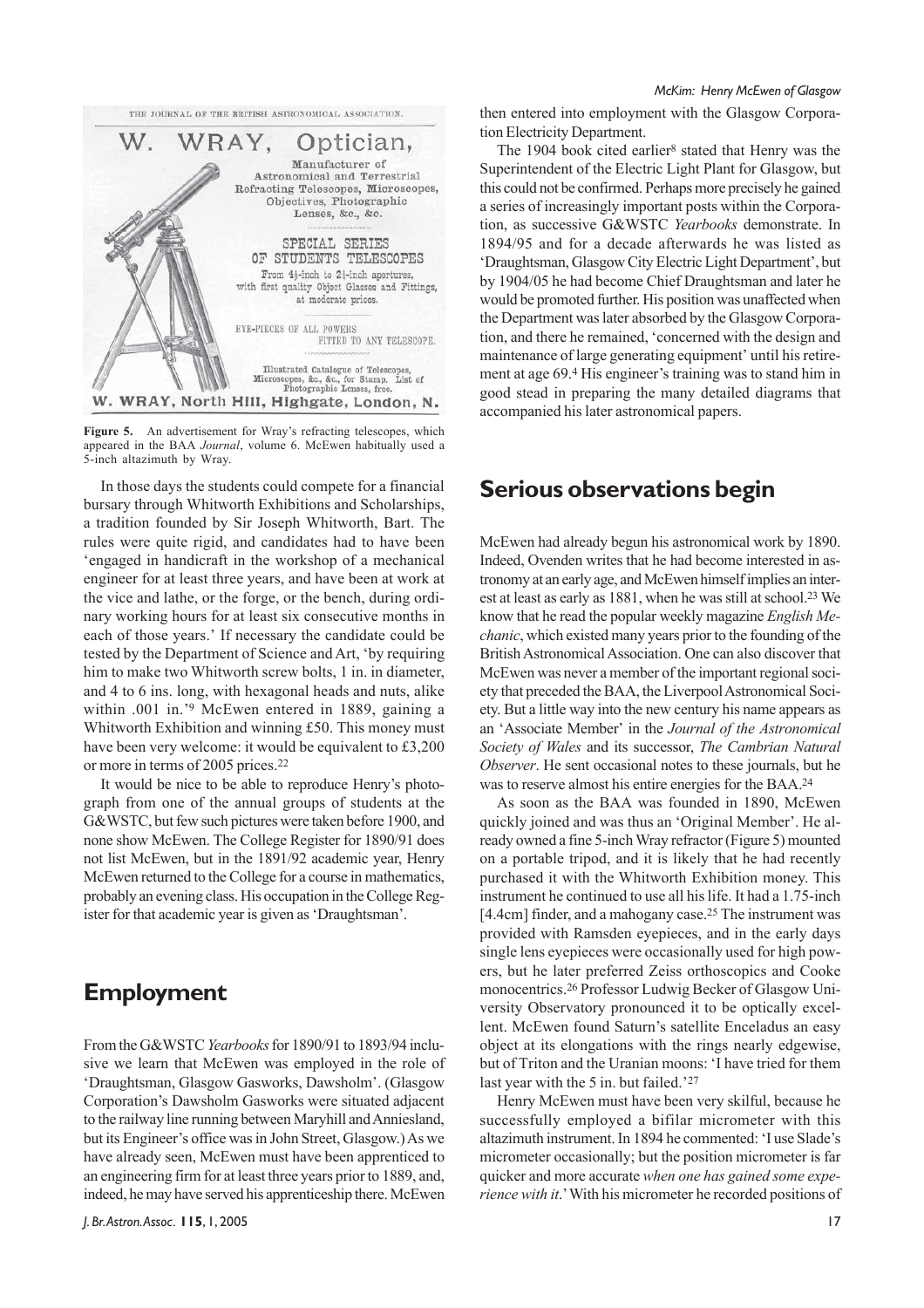planetary markings and measured the phases of Mercury and Venus. He also employed a variable occulter by Hilger, to reduce the area of brilliantly illuminated sky surrounding Venus in daylight, so eliminating eye-strain. (It seems that very few – if any – current observers follow this practice, preferring instead to use selective colour filters.28)

McEwen probably adopted the same plan of recording his other observations as he did with his Venus diaries.<sup>29</sup> The latter are small (8×20 to10×20cm), slim pocket notebooks. But today only the Venus volumes survive. The early diaries are very similar to the later ones both in appearance and in manner of execution, McEwen's handwriting (and his use of a fountain pen with purple ink) being an unvarying feature throughout his long life. He began to systematically record his observations of Venus in 1892 April, the diary being entitled 'Astronomical Observations No. 7' and subtitled 'Venus No. 1'. Any later corrections were made in red ink. With a lifetime of observing Venus, McEwen was bound to log some unusual phenomena in addition to the mundane. Thus

Observations of Saturn, 1892. By H. MACEWEN.



No. 2. - Saturn at 12 hrs., March 4, 1892. Longitudes of C.M. =  $44^{\circ}$ 06. 5-in. O.G.; power 120; definition very good. Earth, +  $2^{\circ}$  361; Sun, + 1° 963; D'ff. Long., 1° 303.



No. 4.-Satura at 9 hrs., April 11, 1892. Longitude of C.M. =  $325^\circ \text{·}2$ . 5-in. O.G.; power 120; definition fair. Earth, + 1°·024; Sun, + 2°·539; Diff. Long., 2°·369.



No. 6. - Saturn at 10} hrs., Tuesday, May 17, 1892. - Longitude of  $C.M. = 153^{\circ} \cdot 9$ . 5-in. O.G.; power 120; definition good. Earth, +  $o^{\circ}$  '413; Sun, + 3° 114; Diff. Long., 4° '810.

Note,-The figures in the third line under each drawing denote the latitudes of Earth and Sun, and the excess of Sun's longitude over Earth's, relative to the Equator of Saturn.

 $1 p. 2553$ 

**Figure 6.** Woodcuts made from drawings of the nearly edgewise rings of Saturn in 1892 by Henry McEwen. (Reproduced from Ref. 31.)

the diaries record – on rare occasions – the Ashen Light, terminator deformities and unusual bright and dark markings. The most remarkable and significant of these observations we shall examine later.

McEwen was a most careful observer, even if some of his early opinions were expressed a little hastily. As his obituarist noted: 'The surface features of Venus and Mercury are, at best, elusive. In such a field... it is easy to lose the faculty of criticism of observations. McEwen retained a highly critical faculty, and what is perhaps more important, a highly selfcritical faculty, throughout his long Directorship.'4 Indeed, towards the end of his life he would again warn that: 'any touching up of drawings leads to self-deception and complete vitiation of useful results.'30

By 1895 McEwen had joined the BAA Solar, Jupiter, Saturn and Comet Sections. He made an extensive series of observations of the edgewise rings of Saturn in 1891, and his drawings are reproduced here (Figure 6).<sup>31</sup> McEwen's drawings of Jupiter were sent during the 1890s to the Section Director Rev. W. R. Waugh, and are preserved in the archives of the BAA Jupiter Section. Drawings by its members were habitually done on N. E. Green's 'erasing paper'32 in coloured chalks or pastels, and sometimes the early *Memoirs* reproduced illustrations in colour. However those views from 1891 reproduced here (Figure 2, page 14) have never previously been reproduced in colour. (The Jupiter Section *Memoirs* reporting the apparitions of 1892 to 1896/97 reproduced several of McEwen's later coloured drawings.) In early1897 McEwen was treated to a view of Jupiter in perfect definition, and this formed the subject of a brief paper. At a magnification of ×420 he was able to see that Io appeared as a symmetrical oval, 'like a heron's egg'.

All the evidence shows that the subject of our biography had already become both a good artist and a skilled observer by 1891. Further evidence comes from the fact that McEwen won a medal for some Jupiter drawings submitted as part of the early BAA's contribution to the Chicago World's Fair of 1893,<sup>8</sup> an event which had drawn 27.5 million visitors over six months.

McEwen also collaborated closely with Brighton-based Jupiter expert A. Stanley Williams throughout the 1890s.33 Williams valued his work highly: 'You evidently possess a remarkably good sight, and also a good telescope.'34 Williams used a 6.5-inch (16cm) Newtonian for most of his life, and so was better able than most to appreciate the talent of a fellow observer equipped with a modest instrument. 'It was as well that you didn't call on me two months ago' wrote McEwen to Williams on 1898 October 235 'for I was away at Windermere for holidays. I hope to see you sometime.' Geographically isolated from one another, one wonders if they ever had a further opportunity to meet.

# **FRAS and financial disaster**

Encouraged by his friend Professor Becker36, and seconded by the Directors of the BAA Jupiter and Saturn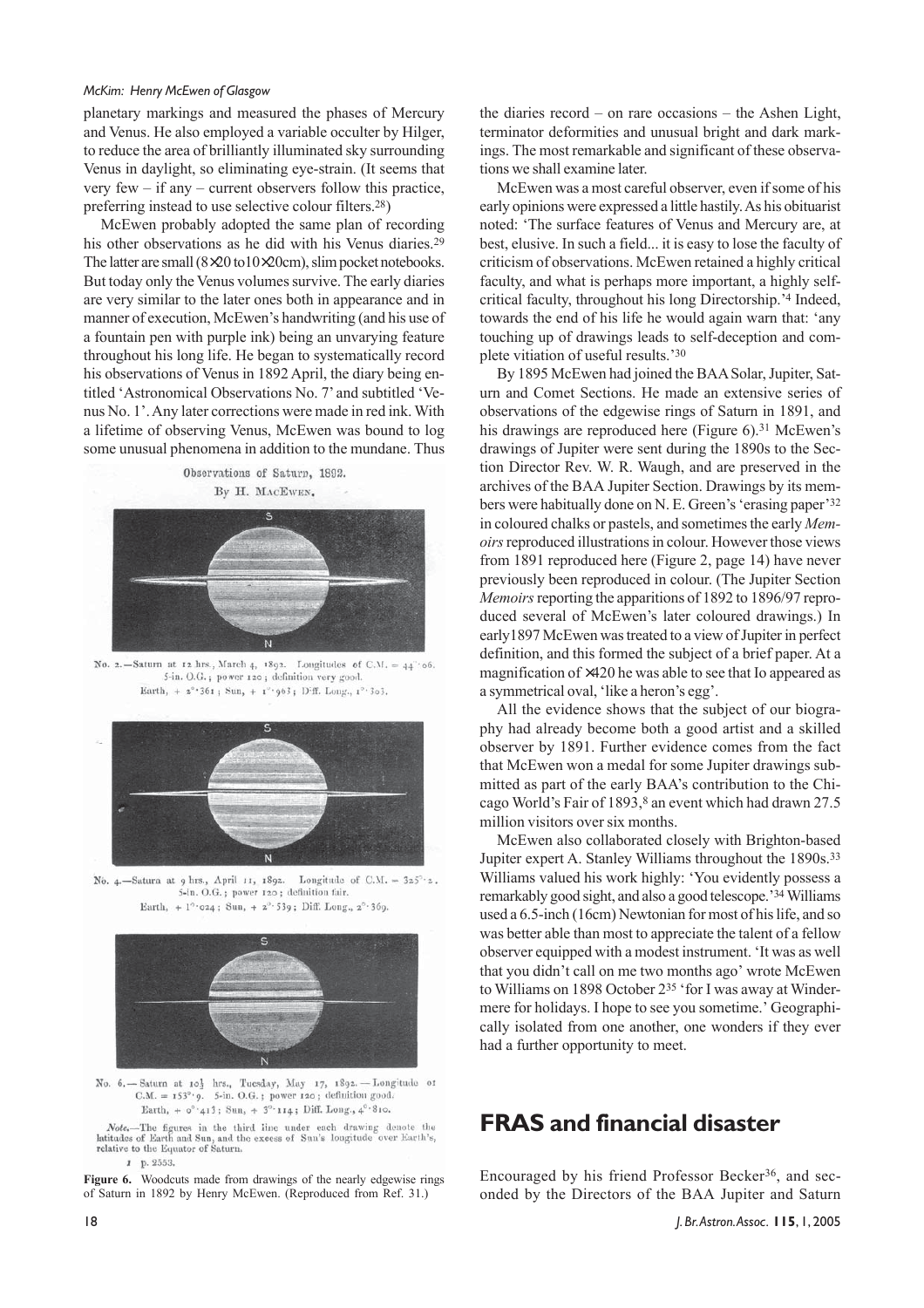Sections, McEwen was proposed as an RAS Fellow on 1893 November 10. He gave his occupation as Engineer. Elected on 1894 January 12, McEwen had to pay the entrance fee (two guineas) as well as the rather high annual subscription of one guinea. (The BAA was much cheaper, and furthermore it admitted ladies to membership, which the RAS did not at that time.) McEwen had already been subscribing to the *Monthly Notices* for two years. Most leading amateurs sought to become Fellows of the RAS: it was very much more of a status symbol in those faraway times than it is today.

Unfortunately, financial disaster lay just around the corner, and the annual files of RAS Letters tell the story. Apparently McEwen had invested much of his savings in American securities. Without the greater safeguards we enjoy in financial speculation today (and the protection given by limited companies), there was always the risk of trouble in the 19th century. In 1895 June McEwen admitted to W. H. Wesley, the RAS Secretary: 'The failure of two American firms 15 months ago has run me into a tight corner but I am clearing out of it fortunately.'37 Despite this optimism, later letters to the RAS reveal a continuing tale of woe: in his own words, he had clearly been 'badly nipped', describing the sum as 'considerable'. He was readily given permission to pay his subscription in arrears, but after several years it is clear that he simply could not afford the payments, and in 1904 he had to give it up, and his name was removed from the list of Fellows.38 Was this episode connected with the financial activities of any of his widely scattered relatives?

This financial setback was probably only temporary. Although McEwen's obituary records that his visits to London were more difficult after his retirement in 1933, this must have been due rather to the inadequate State pension, 'that failed to keep pace with the rising cost of living.'4 In fact McEwen was progressively promoted at work, and his salary – at least from middle age until retirement − was actually very good, as we shall see later.

### **Marriage and Mount Florida**

McEwen married Sarah Burgess, who was, to quote Ovenden, 'an accomplished musician from Grantown-on-Spey'.4 Grantown is a small town in the Scottish Highlands. Sarah's parents were Gregor Burgess (1812−1898), variously described as a butcher, farmer, and later a haulage contractor, and Jesse Burgess (*née* Rose). In the 1891 census we find Sarah's profession given as a teacher in a private school in Grantown, and no doubt she taught music. Further research revealed that the school was purchased in the previous year by James Rose Burgess (1853−1902), one of Sarah's three brothers. James was also a teacher and a Cambridge M.A., his younger brother was a Dr Gregor Burgess, and the eldest brother, Duncan Burgess (1850−1917), was a professor of medicine at Sheffield University. The school building is now a local history museum.

The couple were married in Edinburgh by John McEwen Jr. – after Banns according to the Forms of the Church of Scot-

*McKim: Henry McEwen of Glasgow*



**Figure 7. A** *(top).* An old Mount Florida postcard *ca.* 1900 giving a general view of Stanmore Road. **B** *(below).* A similar postcard, showing Wendover Crescent in about 1900. The McEwens lived there from 1901 till 1904. (By courtesy of Mrs Jean Rafferty.)

land − on 1894 January 9. And Henry's election as FRAS would be only three days later! Ovenden adds: 'An affliction of his hearing prevented his taking an active interest in music'.4 Within a few years, Sarah bore her husband a son, James Rose Burgess McEwen − named after Sarah's brother − born on 1897 December 28. Young James was educated in Glasgow at Hutcheson's Boys Grammar School,<sup>39</sup> and it is known7 that he was later able to translate from French for his father: probably from the volumes of planetary observations published by René Jarry−Desloges. These books McEwen borrowed from the BAA Library, and an old neighbour of Henry's recalled having seen French books in the house.7,40 As a profession, James McEwen became a draughtsman, following to some extent in his father's footsteps – perhaps even at the same workplace.<sup>41</sup>

Henry and Sarah McEwen lived successively at several different addresses in Mount Florida, in the southern suburbs of Glasgow,42 until their move to Cambuslang in 1916. The Mount Florida area, some way from the city centre, has many apartment (or tenement) buildings constructed in local stone. A website dealing with local history<sup>43</sup> quotes the following: 'From the 1860s George and Alexander Eadie erected tenements in Hutchesontown, then moved southward to the new leafy suburbs of Govanhill and Mount Florida. On the south side of the City, the district of Mount Florida (previously Cathcart) was annexed in 1891... The approaching view of Mount Florida from the city is commanded by the sight of Hampden Terrace and Embankment, which outlines the contour of the hill. The Terrace and Embankment was built in the late 1860s and early 1870s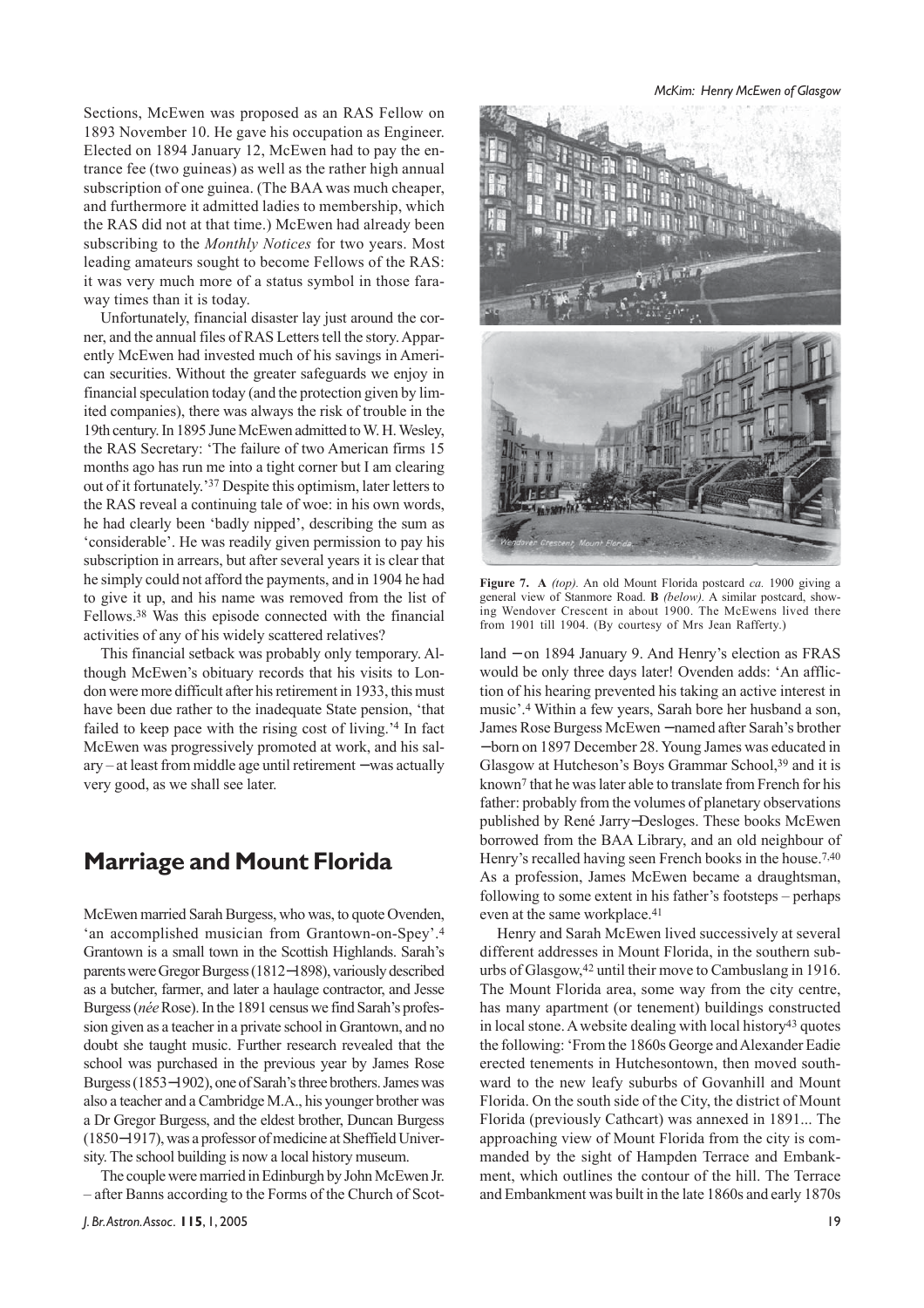to house middle-class professional families'. It was certainly a highly respectable area in the 1890s; indeed, the Italian Consul lived in Mount Florida. The flats are threestoried; some, with dormer attics, have six rooms, kitchen and bathroom. Other Terraces would follow later, to house similar clientele. The flats were let unfurnished, the rent payable to a local landlord. Private ownership of flats was not to become a social custom for many decades. A strong community spirit prevailed in all aspects of tenement life.

From ground level in this suburb, McEwen would have had limited 'sky-room', but he would have enjoyed excellent panoramas from a top floor window. Indeed, at a meeting of the BAA West of Scotland Branch in the 1890s McEwen initiated a discussion about observing through windows, the effects of 'nipping winds', etc. Certainly in the absence of central heating, observing through an open window (as we know McEwen did4) would have been a perfectly reasonable option. McEwen himself extolled the virtues of Mount Florida: 'Mount Florida is a high hill standing by itself, which gives a great advantage to objects near the horizon... I have had views of Jupiter at an altitude of 10 deg. with good definition.'44

In fact, McEwen chose Cathkin Terrace – the very highest point of Mount Florida – for his first place of residence in the district, and it would have had a fine southern vista. Later the McEwens moved to 10 Ethel Terrace. This tenement was built a few years later than Cathkin Terrace on the opposite (southern) side of the road, and doubtless would have interfered with the previous view. Several other moves followed in rapid succession: to Wendover Crescent, to Randolph Place and then – oddly – back to 5 Cathkin Terrace. It can be seen from maps of the time45 that the McEwens never really moved far: all these tenements were actually in Stanmore Road or round the next corner (Figure 7). An interesting aside is that one of the McEwens' neighbours would have been the young Arthur Stanley Jefferson (1890−1965) − later the Stan Laurel of 'Laurel and Hardy' fame.46 Arthur's father had moved to Scotland to manage Glasgow's Metropole Theatre (in 1901?), and the family lived in one of the flats at 10 Ethel Terrace.

For transport there was already a local railway station – the Cathcart Circle line from Glasgow Central had reached Mt Florida by 1894 – to take McEwen to and from his place of work. The railway station at Mount Florida is the nearest one to the present-day Hampden Park (opened 1903 October), home to Queens Park Football Club. (And in those days there would have been no floodlights.) From 1901 onwards the electric tram provided an alternate means of local transport. And before that there was always the more traditional horse-bus, hampered only by the need to attach a third horse to attack the steep slopes...

### **1894: a watershed**

In the same year as the young engineer's marriage, two foundations were laid that were destined to greatly increase his standing in the world of amateur astronomy. These were the formation of a local Branch of the BAA, and the idea to start a Mercury and Venus Section. Following correspondence between London and Mr S. Maitland B. Gemmill (1860−1911), a BAA West of Scotland Branch came into being. The inaugural meeting was held on September 6,47 and was chaired by McEwen himself. McEwen also presided at one of the Branch meetings the following year. The early Branch was a vigorous body of over 50 members, thanks to an energetic local committee, to which McEwen (and Gemmill as its first Secretary) belonged. Furthermore, its members secured occasional use of the instruments at Glasgow Observatory and at the Coats Observatory, Paisley.

There had been some interest in the two inferior planets in the earlier volumes of the *Journal*. Why was McEwen chosen? Perhaps because he had already written of his interest in Venus work in *English Mechanic*,48 but also because he had already become well known in BAA circles through his careful observations of Mars, Jupiter and Saturn, and through the formation of the local Branch. He would have met the Association's founder, E. W. Maunder, when the latter came up to give an inaugural lecture to the Glasgow Branch.

If McEwen's early rotation period for Venus of 23h 30m was incorrect, so too were all the other visual attempts that were ever made.49 In fact McEwen himself, under the rather transparent pseudonym 'Arcturus', was one of those correspondents who advocated the formation of a Venus Section in the pages of *English Mechanic*.50 'Under a capable director something definite could be learned regarding this difficult and interesting planet.' And later that year, upon the subject of the Cytherean rotation: 'This is plainly a subject for the B.A.A. to take up – namely, a Venus section, under a capable director, backed up with observers having first-class instruments all over the world.' Very true, but McEwen might later have regretted his concluding burst of youthful enthusiasm: 'The rotation period of Venus, or something definite, would be known in a few years. Clearing up this disputed mystery would be a monument to that Association lasting to the end of civilisation.'51

McEwen's remarks must have been noted in London, for in the following January Council appointed him as the first Director of the new Section. News of his appointment, together with the first Programme of the Section, appeared in the *Journal* for 1895 January. His *EM* pseudonym – habitually used before that time − was quickly dropped.

# **The early BAA Mercury and Venus Section**

Both the inferior planets are notoriously difficult telescopic subjects. Their observation has been reviewed elsewhere.<sup>52,53</sup> In dealing with the silvery disk of Venus, a 5-inch refractor is probably close to being an ideal instrument. It has adequate resolving power, yet does not produce an image that is too dazzlingly brilliant. In his early years McEwen had occasional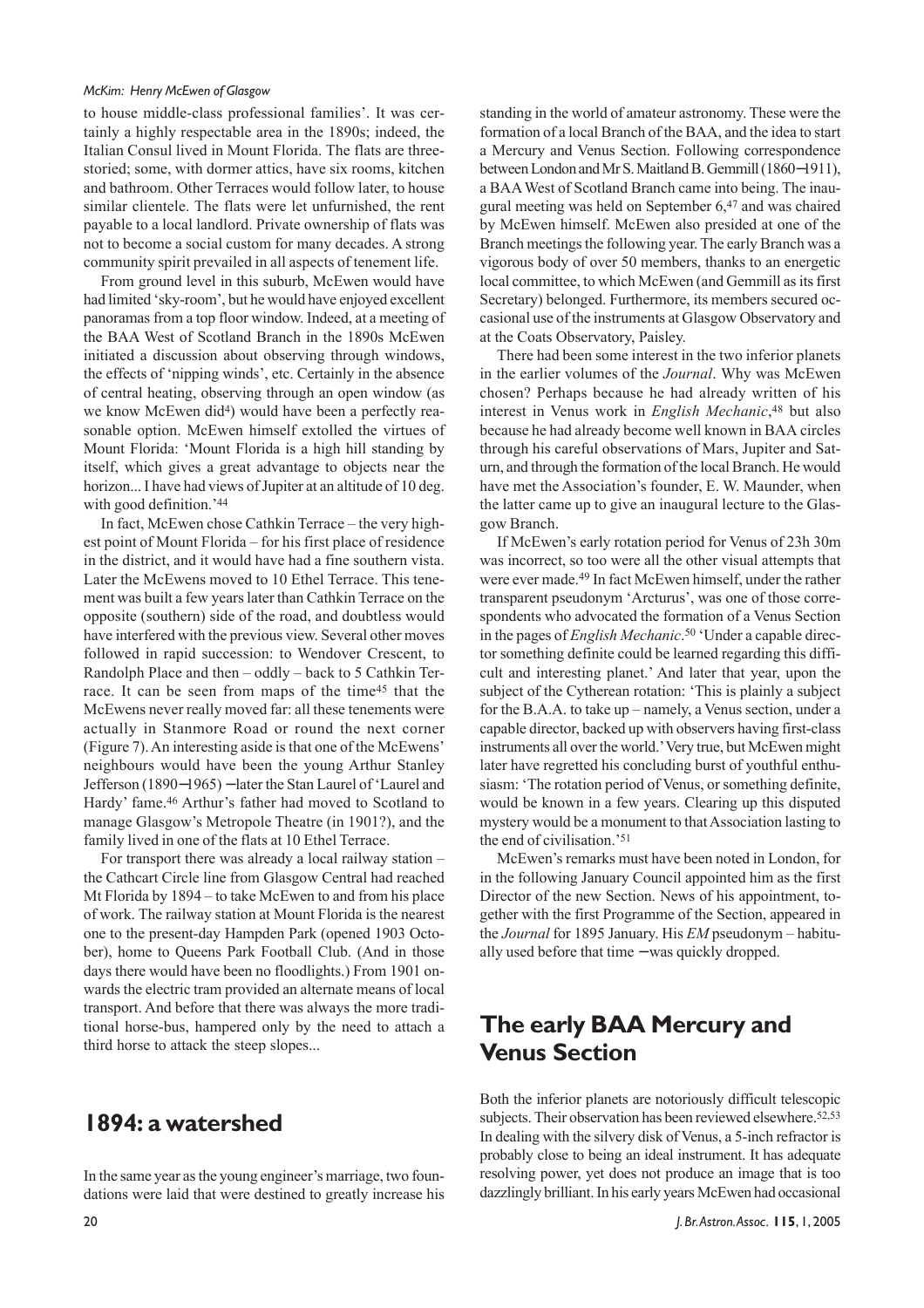*McKim: Henry McEwen of Glasgow*

use of a local 7-inch Cooke refractor,54 but he seems to have been well satisfied with his own instrument.

By 1895 June McEwen was again writing to *EM* about the rotation of Venus: '... the rotation period is much more than 24 hours... A number of my recent observations extend four consecutive hours, where no general turning round of the planet's body could be discerned.'55 And he was evidently rather busy, presumably with heavy correspondence as Director: 'I have not opened an astronomical book since January.' There is also an interesting early record of the Ashen Light, 1895 July 4, where the dark side was just partly visible, and which we illustrate here (Figure 8).56

It had been McEwen's prime objective to ascertain the rotation period of Venus.



**Figure 9.** BAA Mercury & Venus Section members of the 1890s. *Top row, left to right:* Eugene Michel Antoniadi (a 1907 portrait published in the *British Chess Magazine*70); Scriven Bolton (by kind permission of Mr R. Emery and the Leeds AS); and Leo Brenner (1890s; from Ref. 60).

*Bottom row, left to right:* Henry Griffiths (1890s; RAS MSS Add 91, vol. 2, no.1); The Rev. T. H. Foulkes (1890s; RAS MSS Add 91, vol.2, no. 21); Major P. B. Molesworth (from *Mem. Brit. Astron. Assoc.,* **16**, part 4 (1910), frontispiece); and the Rev. T. E. R. Phillips (an early published portrait copied from the scrapbook of W. F. Denning (1903) in the BAA Archives). The portraits of Bolton, Foulkes and Griffiths are unlikely to have been published previously.

To solve the problem he envisaged a network of BAA observers around the globe, so that if any conspicuous marking appeared the team could obtain the rotation period through mutual cooperation. Alas this noble plan could never be applied in practice: the observers did not even agree upon the character of the markings they observed – let alone their shapes. Indeed, McEwen's very first Interim Report of the new Section, published in 1897,<sup>57</sup> illustrates a diversity of viewpoints. At that time, several Section members imitated Percival Lowell<sup>58</sup> in delineating illusory narrow streaks over the planet's apparent surface. Lowell exhibited preconscious bias in both his Mars and Venus work. The wealthy Bostonian had accepted Schiaparelli's view of Mars before he had even



Figure 8. Venus according to McEwen, 1895 July 4, showing the Ashen Light in part: 'ab represents a bright bluish extension, gradually getting darker towards the dotted line cd, which defined the northern limit of this shading.' Quoted and reproduced from Ref. 56.

sat down to watch the planet through the Flagstaff telescope, and he had surely decided in advance of actual observation that tidal effects must have given Venus a captured rotation. Ironically, Lowell's canal-like markings on Venus might be accounted for by the physiology of the human eye.59 The Rev. T. H. Foulkes of Malta, and H. F. Griffiths of Streatham, London covered Venus with intricate markings, Griffiths' drawings showing linear features.

More intriguing, Spiridion Gop evik, the enigmatic Istrian observer (and former political writer) who used the pseudonym 'Leo Brenner', <sup>60</sup> was also a member of the new Section. He drew only diffuse shadings, but at the same time was dogmatic in maintaining that his work satisfactorily led to a rotation period of 23h 57m 36s.27728 (!). McEwen was quick to comment upon Brenner's initial announcement: 'Herr Brenner won't take it amiss if I say, if he is thinking that Venus is making a 24-hour rotation by the movement of *one* detail, he is on very treacherous grounds.'61 Brenner also drew a very remarkable Venus map,<sup>62</sup> believing the dark areas to be seas. Readily published in *EM*, it would have been too much for the conservative BAA *Journal*. Such was the diverse climate of opinion of the day.

Other BAA Venus observers such as Rev. T. E. R. Phillips and Major P. B. Molesworth drew only pale, diffuse markings on the planet. Still others maintained that the planet's surface was entirely featureless at all times. How could a Section Director deal with such disparate views? In fact, McEwen never drew Lowell's straight lines, although the influence of the latter astronomer upon his early thoughts can be witnessed from the following extracts: 'The Director has frequently observed Venus with the central portion of the gibbous disk covered with detail of the most complex description'; and: 'Mr Lowell has truly said that the surface of Venus is quite different from the general impression of soft shadings';<sup>57</sup> and perhaps by the narrow, dark, curved features shown on some early drawings, such as one for 1892 June published in Arthur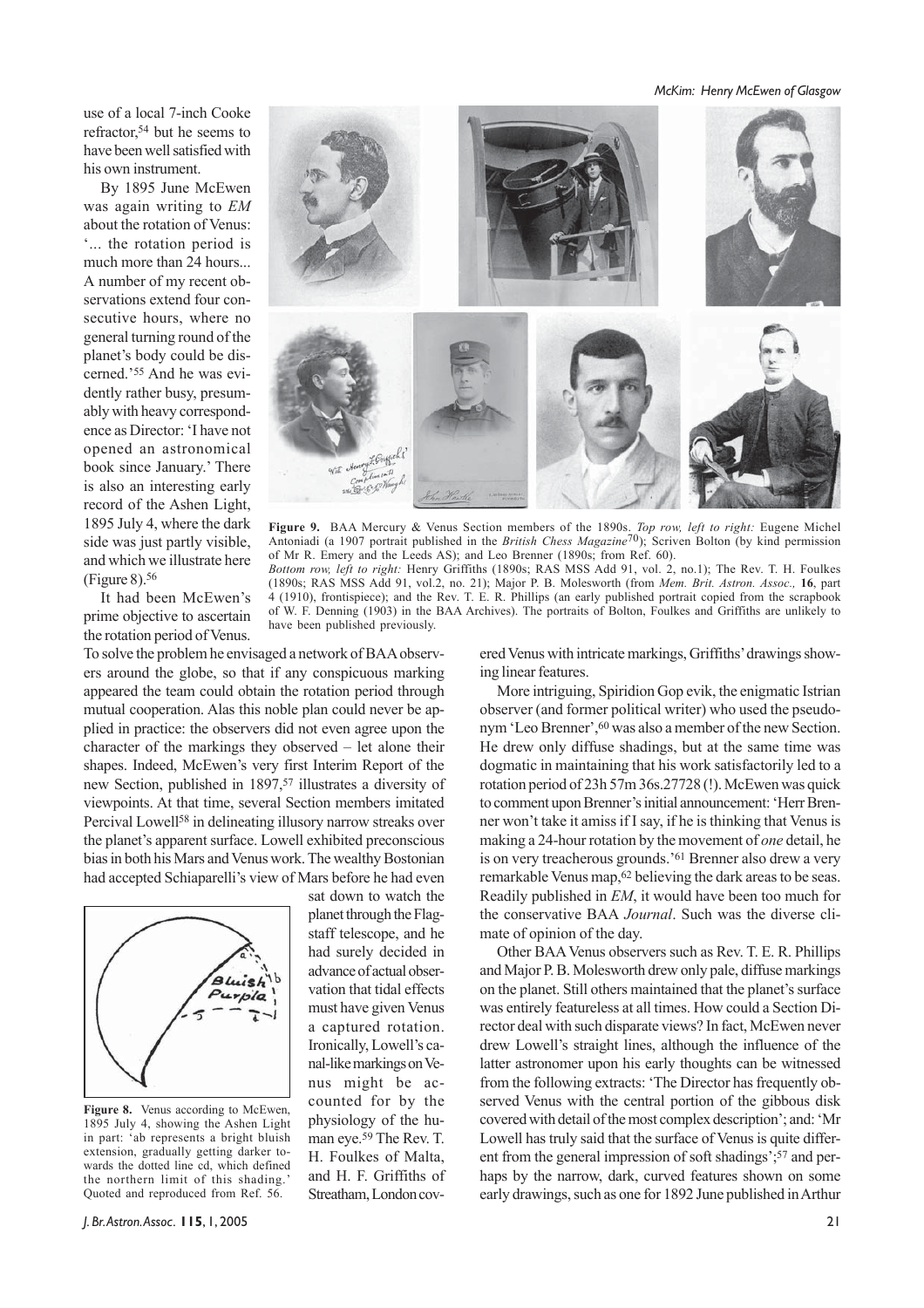Mee's *Observational Astronomy*. 63 McEwen was very interested in Robert Barker's 1930s re-observation of the Lowellian 'canals' of Venus. McEwen did not summarily dismiss these features, and made use of Barker's sketches in his Section Reports.64 Throughout the first decades of its existence, the Mercury & Venus Section had few formal 'members', generally fewer than a dozen.

After some initially promising reports in the *Journal*, McEwen tended towards giving just a brief summary of the work received in his annual Reports of Council. He must have quickly realised that the accumulation of drawings was not making the question of the rotation period of Venus any easier to solve. Indeed, he seemed to withdraw from the field for several years. In the 1890s McEwen's opinion oscillated between the long and short periods. Commenting upon his early work which supported the short period, he added '...since May 1895 the Director has favoured the long period', by which he meant 224.7 days.65 But there again in a short 1897 paper he would write that he had actually witnessed Venus turning upon its axis on 17 mornings since July 22, the new data yielding a rotation period a little under 24 hours. He promised a full account later, but never published one.66 By the end of the 19th century, McEwen had therefore reverted to the short period. A good contemporary discussion of the problem of the rotation periods of the inner planets from the perspective of the early 20th century was given by Agnes Clerke in one of her classic books.67

In the Council Report for 1899−1900, McEwen deduced, apparently from micrometrical measures of the terminator shading, that the atmosphere of Venus was between 400 and 500 miles deep.68 This of course was only an approximation, and several times too large, but his result was quoted later by others. He also affirmed his support for a short, prograde rotation period, and considered the axis to be rather inclined.

McEwen did not have very much to say about Mercury in the early years of the Section's existence. Not until the east elongation of 1909 May did he find evidence to support the long rotation period: two definite markings showed no trace of rotational movement during an hour and a quarter's scrutiny, but they did exhibit a gradual displacement over an interval of several days.69

Despite many avenues of enquiry, and much searching of archives, the writer regrets that he cannot produce a portrait of our subject. He wonders if any were ever taken. But this will at least be an appropriate moment to illustrate those astronomers interested in Venus with whom McEwen worked in the 1890s: E. M. Antoniadi,<sup>70</sup> Scriven Bolton, Leo Brenner, the Rev. T. H. Foulkes, Henry Griffiths, Major P. B. Molesworth and the Rev. T. E. R. Phillips (Figure 9). In later years – as we shall see in Part 2 − McEwen would be successively influenced by W. H. Pickering<sup>71</sup> and Antoniadi.<sup>11</sup>

### **The early 20th century**

McEwen published many articles in the BAA *Journal* in the early 1890s: volume 5 contains three contributions, volume 6 twelve, and volume 7 seven. After that McEwen published little for a number of years. His Council Reports suggest that he had less observational success at some of the Mount Florida locations, and he seems to have done no observational work on Mars for several apparitions. (Jupiter and Saturn in the later 1890s and early 1900s were in extreme southern declination, and would have been hard to catch in favourable seeing from the latitude of Glasgow.) There were probably family pressures, too. In the 1890s Henry's widowed mother had gone to live in Edinburgh, doubtless to help her daughter Mary and her family following Mary's husband's death in 1898. But after Mary Bissett died in 1903, it seems that Mary McEwen moved to Mount Florida. Certainly she was living with Henry and his family at the time of her own death in 1911.72

McEwen successfully followed the Mercury transit of 1914, and re-observed (under direct vision) the faint points of light which had previously been seen against Mercury's black disk, correctly judging them to be of optical origin.73 But the accumulation of observational material for mapping purposes was very slow. McEwen must have quickly realised that many years would pass before enough observational material might be gathered. In the early 20th century the only available charts were those by Schiaparelli74 and Lowell.75 Not until the 1920s would Jarry−Desloges76 add further maps, based upon the work of P. Briault and the Fournier brothers.

In 1911 McEwen was quick to criticise Scriven Bolton's rather over-detailed drawings of Venus,<sup>77</sup> from which their young originator had deduced a rapid rotation of the planet. In this critique McEwen did not hesitate to summarise his own research since the 1890s. This reveals – significantly − that his ideas were shifting away from Lowell's perception of small, complex details. A large terminator indentation on Venus was witnessed during the evening elongation of 1913, having been independently discovered by McEwen and Frank Sargent.78 The observations were insufficient to determine the planet's rotation time, but it is interesting that the two positive records of the feature (on February 15 and 19) were four days apart in time (the accepted rotation period of the atmosphere is, of course, 4.4 days). These oft-quoted records have been explored in more depth by Richard Baum on two occasions,79,80 and two drawings of the feature are again reproduced here (Figure 3). Indentations in the terminator were also recorded during the same evening elongation by members of the Société Astronomique de France, but their drawings of February 23 do not show the feature, and it must have had only a brief existence.<sup>81</sup>

By the start of the First World War McEwen had still not reached a final conclusion about the rotation period of Venus, and he had not yet collected enough Mercury observations to draw a BAA chart independent of Schiaparelli. But as we shall see in the concluding part of this paper, he was to achieve a measure of success in the latter direction, as well as in early studies of comparative planetology. His most significant work was still to come.

*(to be concluded; all acknowledgments will be made in Part 2).*

**Address:** Cherry Tree Cottage, 16 Upper Main Street, Upper Benefield, Peterborough PE8 5AN [Rmckim5374@aol.com]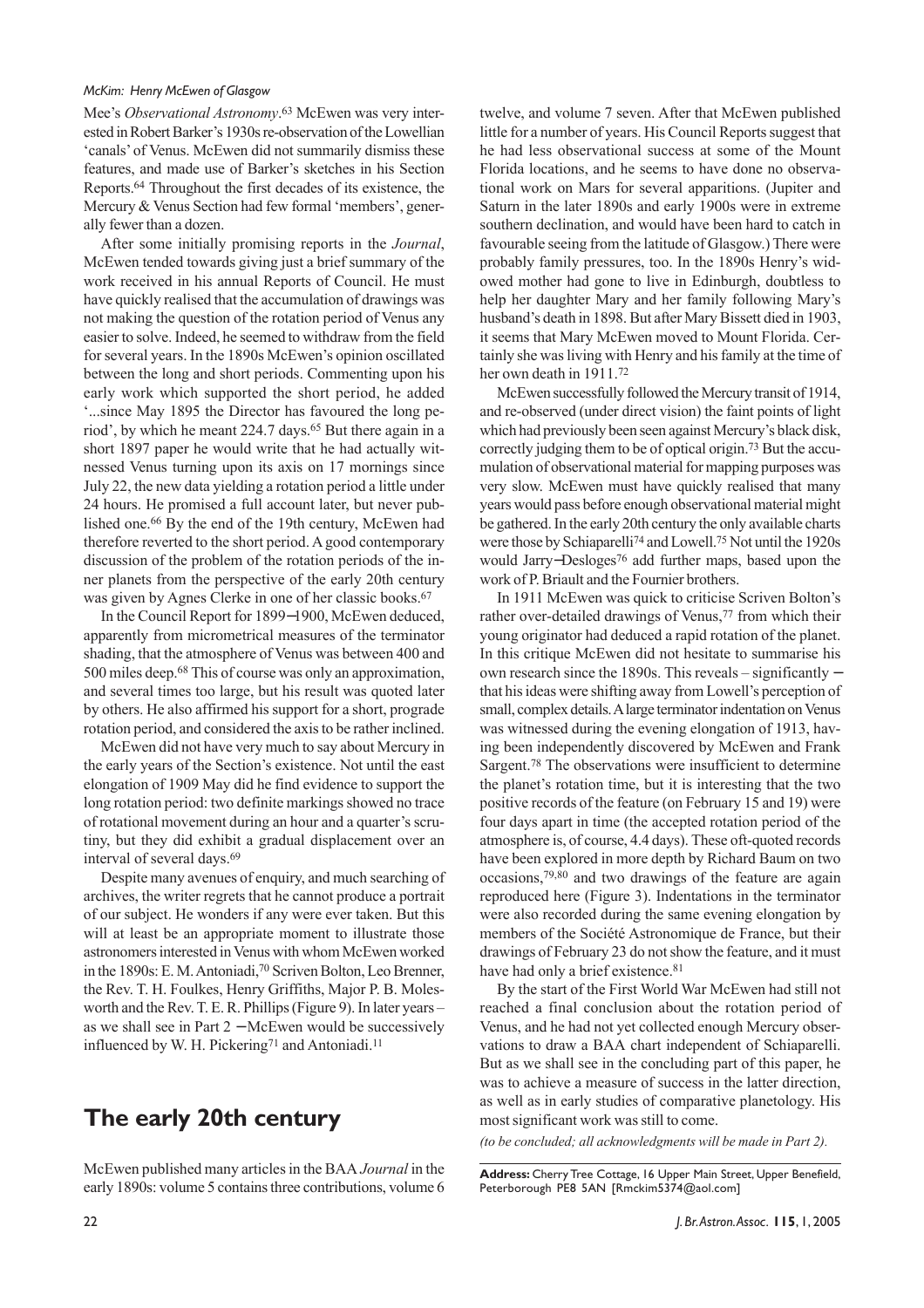#### **Notes and references**

- 1 V. A. Firsoff's delightful book, *The Interior Planets*, Oliver and Boyd, 1968 (plate 2), was the first place where I encountered McEwen's work and learnt of its ultimate destruction.
- 2 This BAA Out of London Weekend, 1994 September 17−18, was reported in *J. Brit. Astron. Assoc.,* **105**(2), 92−94 (1995).
- 3 All of McEwen's papers for the BAA *Journal* are listed in the cumulative indices for 1890−1940 and 1940−1990.
- 4 For McEwen's brief obituary notice see: M. W. Ovenden, *J. Brit. Astron. Assoc.,* **65**, 363 (1955).
- 5 Letter from M. W. Ovenden to R. J. McKim, 1986 December 29. Ovenden visited McEwen at his home shortly after going to live in Scotland in 1953, when he (Ovenden) was still a BAA Vice-President. He told me that none of the London Council had ever met him.
- 6 A total of 26 Venus observational notebooks survive for the period of 1892 (his first work on the planet) up to 1948. He is known to have made further observations until 1954. The notebooks have been catalogued by Richard Baum, a past Director of the Mercury & Venus Section. The series is complete apart from two books from 1940 which are missing. (McEwen often sent original work to London for the annual Exhibition Meeting, even sending an original notebook in 1940, so there was always the chance of loss in the post especially in wartime.)
- 7 Letters from the current owner of 13 Holmhill Avenue, Cambuslang, Glasgow, Mr Matthew C. Nicol, to R. J. McKim, 1997 September 7 & 27.
- 8 Robert E. Flickinger, *The Pioneer History of Pocahontas County*, Iowa, Fonda, The Times Print, 1904. A modern reprint was published by LaCrosse, WI: Brookhaven Press, 2001 (extensively quoted online at http://www.rootsweb.com/~iabiog/pocahontas). As noted in the text, Alexander was not a son of the Rev. John McEwen, and two families must have been confused. But we give a major extract here as much of the other family information seems correct: 'McEwen, Alexander, (b. 1845), one of the pioneers of Pocahontas county and a leading citizen of Powhatan, is a native of Scotland, a son of Rev. John McEwen. His father was a minister in the established church of Scotland and served 45 years as pastor of the church at Dyke Forres, Murrayshire (*sic*).' The article then mentions, correctly, that John McEwen (actually during his University course) spent one year in Canada, 'crossing the ocean with his sister Margaret... During that year all the family were in America − his father, mother, four brothers, Peter, James, Donald and William, and sisters, Grace and Janet.' John's death in 1886 left 'a family of seven children – Alexander (*sic*) [Andrew was actually the other brother], Donald, Robert, Marjory, John, Mary and Henry. Donald, a surveyor (*sic*) in the British army, died in 1886, having spent thirteen years in India and passed through Sudan with the army under Gen. 'Chinese' Gordon. Robert went to India, where he engaged in the indigo trade and died at Edinburgh in 1893. Marjory married John Smith, a merchant at Hong Kong, China. John became an assistant to his father before his death and is now his successor as pastor at Dyke Forres. Mary married Rev. George Bissett of the established church, and lives in Edinburgh.' Now we come to the subject of this biography: 'Henry is superintendent of the electric light plant in Glasgow. He received a medal for some astronomical drawings from the London Astronomical society (*sic*) at the World's Fair in Chicago in 1893, and was made a member of the Royal Astronomical Society of London.' The text continues with details of Alexander McEwen's life up till 1904.
- 9 I am most grateful to Angela Seenan (Archival Assistant, University of Strathclyde) for checking records concerning McEwen's years at the former Technical College, and for sending explanatory details of the Whitworth Exhibitions and Scholarships from the G&WSTC Calendar for 1895/96.
- 1 0 Correspondence between the writer and Harvard University Archives and Tulhane University Archives (New Orleans, Louisiana), USA, 1997.
- 11 R. J. McKim, *J. Brit. Astron. Assoc.,* **103**, 164−170 and 219−227 (1993); **104**, 8 (1994) and **106**, 347 (1996).
- 12 'Mr Gladstone... electrified the House by declaring that every man who was not incapacitated by some consideration of personal unfitness or of political danger was morally entitled to come within the pale of the constitution.' See Arthur Bryant's *English Saga* (1840−1940), Collins, 1940, page 187.
- 13 From the birth certificate accessed via the official Scottish gov-

ernment internet site (http://www.scotlandspeople.gov.uk). Henry habitually spelt his surname as MacEwen in the early 1890s, and it is often spelt thus in the earlier volumes of the BAA *Journal*. The letterbox of his later residence at Cambuslang, Glasgow, is also imprinted with the name MacEwen. But frequently he abbreviated it to McEwen. The official records and censuses contain many errors in spelling, the commonest being McEwan. Mr Robert McEwen informs me that MacEwen is really correct.

- 1 4 H. V. Morton's classic travelogue *In Search of Scotland* was first published by Methuen & Co. in 1929. Details about Forres and surroundings were extracted from several sites on the internet. (In particular, see: http://www.forres-net.co.uk)
- 1 5 From the entry for the family of the Rev. John McEwen in Hew Scott's *Fasti Ecclesiae Scoticanae*: *The succession of Ministers in the Church of Scotland from the Reformation*, Volume 6, *Synods of Aberdeen and of Moray*, Oliver & Boyd, 1926. (See Volume 2, *Synods of Merse and Teviotdale Dumfries, and Gal*loway, 1917 for details of George Alexander Bissett.) Henry McEwen is listed as Harry. We should note in passing that this compendium is somewhat inaccurate in general. Thus Andrew Robert Haldane McEwen is listed as two separate brothers, Andrew and Robert Haldane.
- 1 6 From information kindly supplied by Mrs Kirstine Baxter of Bishop's Stortford, a descendant of the McIntosh family.
- 17 Another church in Dyke, now called 'The Old Kirk' and formerly a Free Church of Scotland, is today a bed and breakfast establishment. Its present owners, Christine and Uwe Schlueter, kindly supplied historical details, as well as many photographs of the Rev. John McEwen's Church of Scotland manse (see Figure 4B). The two Dyke churches were united in 1941.
- 18 The *Forres Gazette*, Wednesday June 16, 1886.
- 1 9 For this information I am grateful to Graeme Wilson, Moray Council Local Heritage Officer. However, Donald Keith McEwen, son of John McEwen Jr., had lived in the area till his death in 1972.
- 20 After several changes of name, this college later amalgamated with the Scottish College of Commerce to form the University of Strathclyde in 1964. (See http://www.strath.ac.uk for further historical details.)
- 21 Samuel Smiles *(ed.)*, *James Nasmyth, Engineer, an Autobiography*, John Murray, 1885.
- 22 Calculated from the accepted figures giving the fluctuation of the Retail Price Index over the years.
- 23 This is implied by remarks in a paper concerning the visibility of the crescent Venus with the unaided eye. See H. McEwen, *J. Brit. Astron. Assoc.,* **6**, 34−35 (1895).
- 2 4 He was not included in the Liverpool Astronomical Society's membership lists for 1884 or 1888, which I was able to locate in its *Journal*, in the RAS library.
- 2 5 McEwen's 5-inch Wray features in a Small Advertisement in *J. Brit. Astron. Assoc.,* **65**, part 6, iii (1955). McEwen's successor P. A. Moore – now Sir Patrick – recently informed me that he too never discovered the fate of this telescope.
- 26 McEwen contributed two very interesting papers about telescopic eyepieces: see H. McEwen, *J. Brit. Astron. Assoc.,* **36**, 48−51 (1925) and **37**, 59−62 (1926).
- 27 H. McEwen, *English Mechanic*, No. 1470, **57**, 309−310 (1893 May 26).
- 28 Having personally studied eyepieces from this epoch, Christopher Lord is of the opinion that the minimal eye relief of Wray's originals would not have been conducive to the use of colour filters (private communication 2003 April 30). In any case, McEwen wrote of his aversion to using 'coloured glasses' in the light-path (*J. Brit. Astron. Assoc.,* **6**, 65−66 (1895)).
- 29 The writer thanks Richard Baum for his descriptive catalogue of these diaries, compiled whilst Director of the Mercury & Venus Section.
- 30 H .McEwen, *The British Astronomical Association, Its Nature, Aims and Methods*, Notes Supplementary to the 1948 edition, 1952 October, pp 2−3.
- 31 N. E. Green, *Mem. Brit. Astron. Assoc.*, **2**, part 1 (1893), frontispiece.
- 3 2 R. J. McKim, 'N. E. Green: Artist and Astronomer', *J. Brit. Astron. Assoc.,* **114**, 13−23 (2004). This paper describes the origin of Green's planetary drawing blanks.
- 33 RAS MSS WILLIAMS contains letters, lists of CM transits and Jupiter drawings sent from McEwen (and many others) to Stanley Williams.
- 3 4 RAS MSS WILLIAMS 2; copy of letter from Williams to McEwen, 1893 May 10.